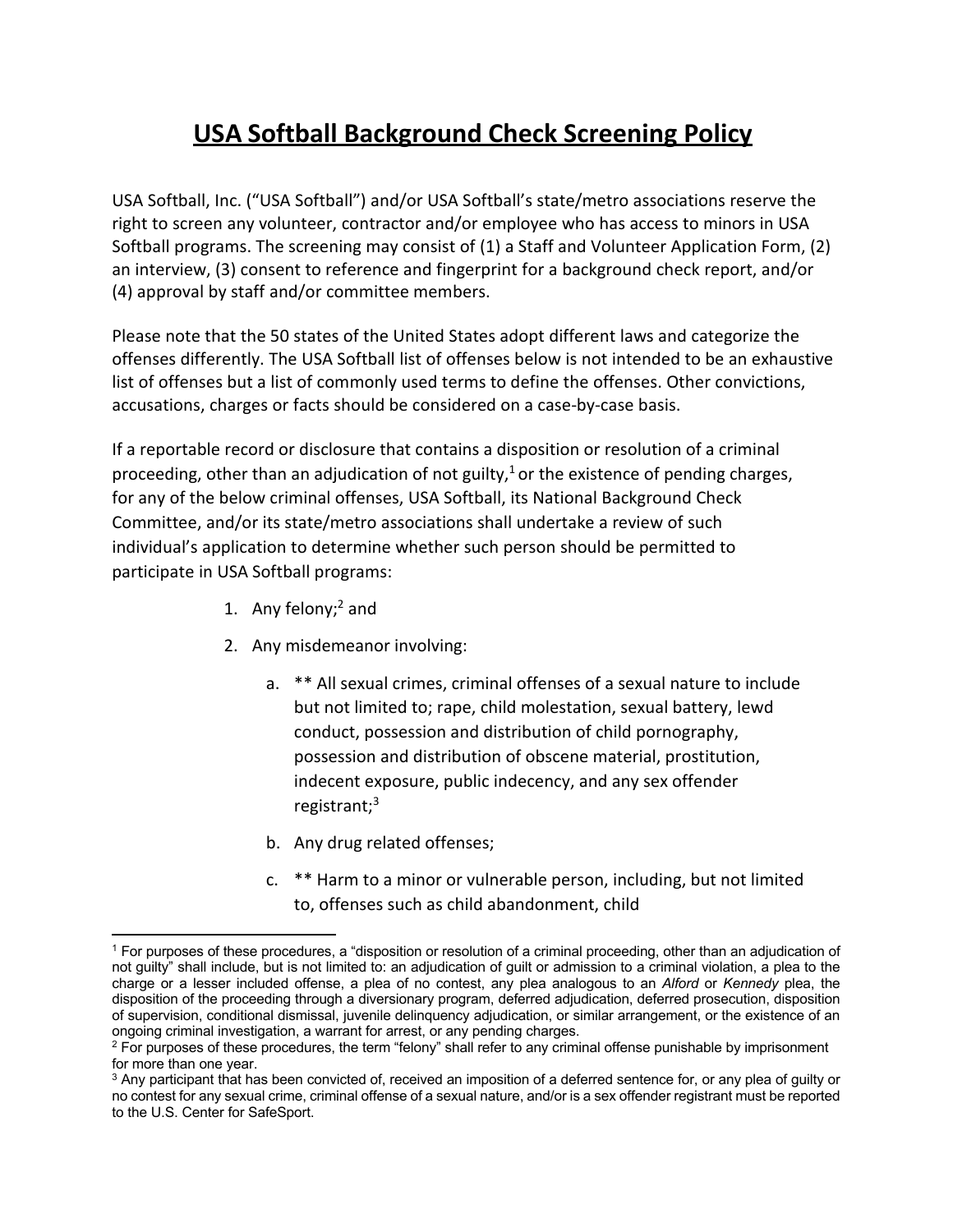endangerment/neglect/abuse, contributing to the delinquency of a minor, and DUI with a minor;

- d. \*\* Violence against a person, force, or threat of force (including crimes involving deadly weapons and domestic violence);
- e. Stalking, harassment, blackmail, violation of a protection order, and/or threats;
- f. Destruction of property, including arson, vandalism, and criminal mischief; and
- g. Animal abuse, cruelty, or neglect.

If a background check is performed and reveals a conviction of any of aforementioned offenses, then the application shall be reviewed by a member of the National Background Check Committee (or such person's designee) for a determination of eligibility. A denial of eligibility may be appealed by the applicant to the entire National Background Check Committee.

In addition, if the background check reveals that the applicant is listed on a sex offender registry \*\*, then the applicant shall be ineligible for participation in USA Softball programs.

## **Appeal Process:**

USA Softball recognizes that no policy can encompass every situation, so USA Softball has formed its National Background Check Committee to evaluate applications and decide appeals variance requests on a case-by-case basis in certain situations where good cause exists.

An applicant may appeal a denial of eligibility to the entire National Background Check Committee, so long as the appeal is timely filed within fourteen (14) days of the date stated on the denial correspondence. The appeal process shall provide the applicant with an opportunity to present his/her side of the story. An appeal may advise the Committee of incorrect information appearing in a background check report, a mistaken identity with another individual, or extenuating circumstances as to why the person should be permitted to participate despite a conviction of one of the aforementioned offenses.

Any person whose application for participation in USA Softball's program has been denied may appeal the denial within fourteen (14) days to USA Softball's National Background Check Committee by filing his/her appeal with his/her USA Softball State/Metro Local Association Commissioner. All appeals shall be in writing and sent first to the Commissioner of the State/Metro association. The written appeal submission must contain a statement of the specific grounds why the prior determination should be reversed and must be accompanied by all evidence supporting the request for reversal. With the written appeal submission, the person filing the appeal may also file any other information or evidence in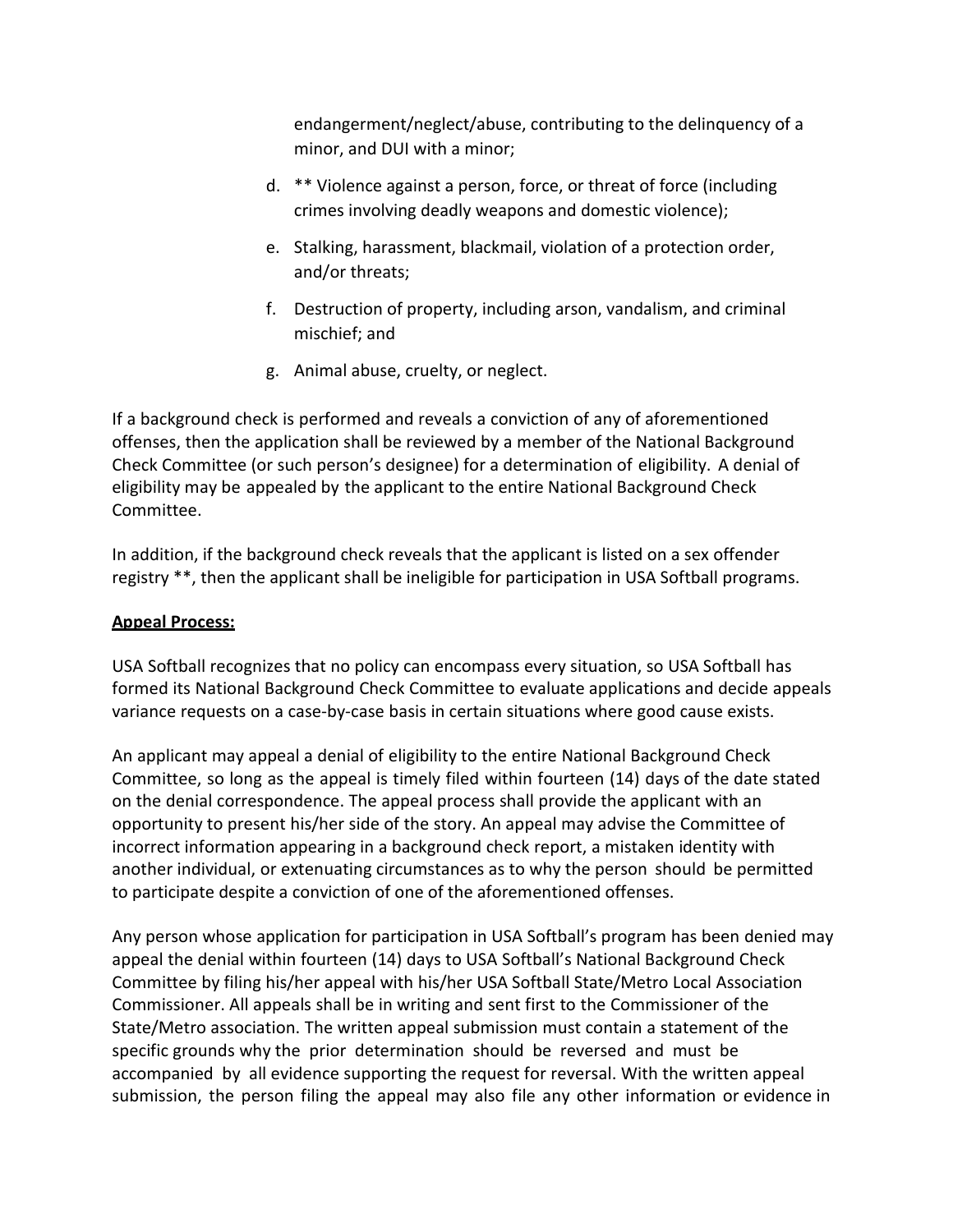support of the appeal. The USA Softball State/Metro Local Association Commissioner will review the information and make a recommendation to the National Background Check Committee in Oklahoma City, Oklahoma. The National Background Check Committee shall review the appeal and decide whether the applicant's appeal should be granted or denied.

Subject to the **Mandatory Ineligibility** requirements below, in extenuating circumstances and for good cause shown, USA Softball's National Background Check Committee shall have the authority to, but not be required to, grant an appeal and permit an individual to participate in USA Softball's program even though that person has been convicted of one of the above nonmandatory offenses (or its equivalent).

#### **Mandatory Ineligibility for Certain Offenses and Applicants listed on a Sex Offender Registry:**

Any of the following shall constitute an applicant's mandatory ineligibility from participation in USA Softball programs: (a) an applicant's current listing on any sex offender registry; or (b) for any offense(s) marked with an "\*\*". For all such applications, the National Background Check Committee may consider appeals based upon incorrectly reported information and/or mistaken identity but the Committee shall not have the authority to grant an appeal for extenuating circumstances or good cause shown in instances where the applicant is currently listed on a sex offender registry or has been convicted of the type of offense marked with a "\*\*" above.

Notwithstanding the foregoing, to the extent this Policy directly conflicts with any terms or conditions of any policy of the USOPC or U.S. Center for SafeSport concerning a person's ineligibility to participate, then the USOPC or U.S. Center for SafeSport's ineligibility determination or policy shall be controlling and shall apply.

Revised 12.2019